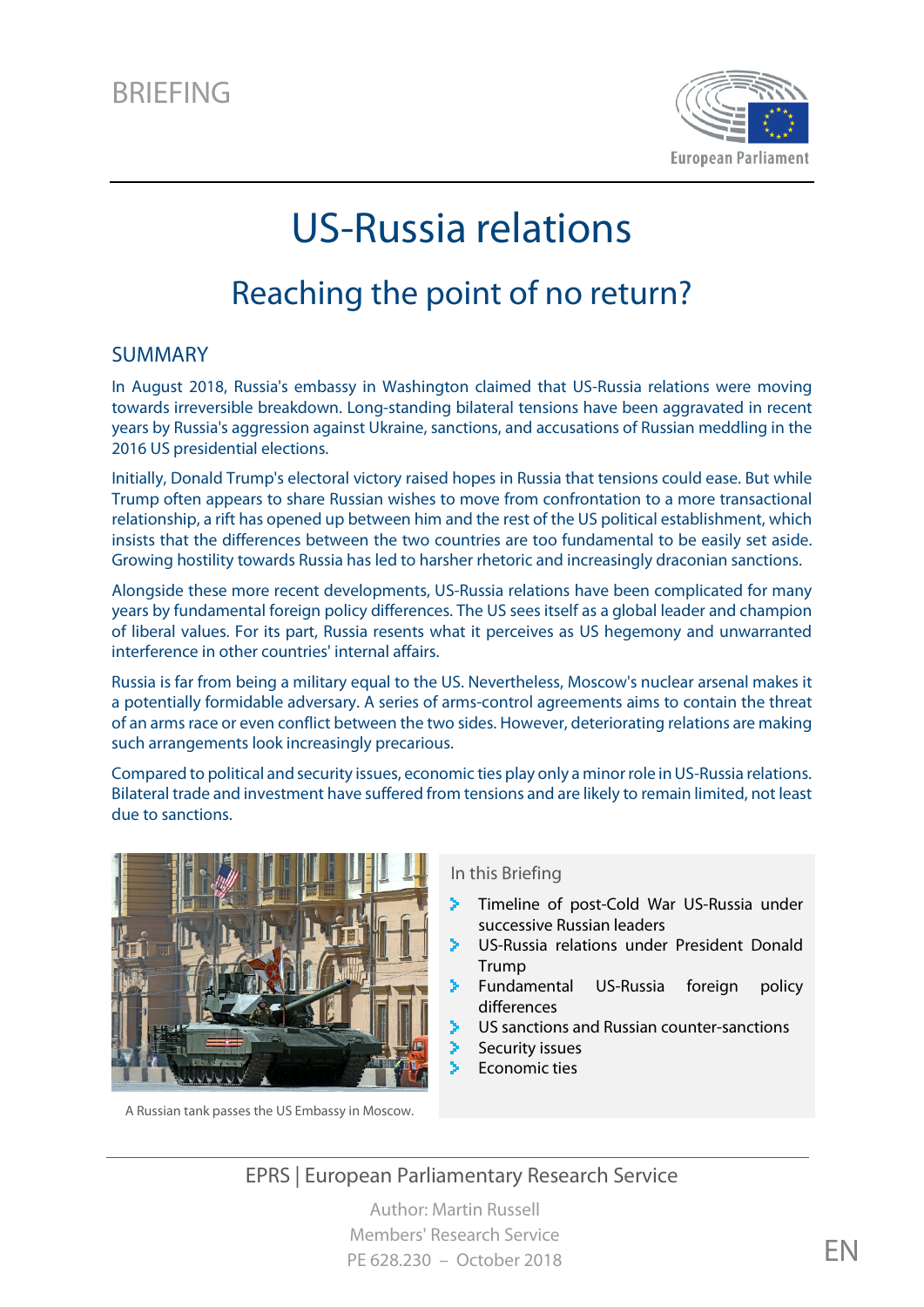# <span id="page-1-0"></span>Timeline of post-Cold War US-Russia relations

|                   | March-June 1999:<br>NATO bombing of<br>Yugoslavia                                             | March-April 2003:<br>Iraq invasion | August 2008:<br>Russia-Georgia war | March 2014:<br>annexation of<br>Crimea. | July 2018: US-Russia<br>summit     |
|-------------------|-----------------------------------------------------------------------------------------------|------------------------------------|------------------------------------|-----------------------------------------|------------------------------------|
|                   | -Russian public opinion on US<br>US public opinion on Russia                                  |                                    |                                    |                                         | Nov 2016:<br>election of<br>Trump. |
| 990<br>991<br>992 | Public opinion in both countries follows the ups and downs of bilateral diplomatic relations. |                                    |                                    |                                         |                                    |

**1985-1991** (Soviet Union led by Mikhail Gorbachev): Cold War tensions eased with the signing of several important arms control agreements. At a 1989 summit, Gorbachev and George Bush [declared](https://www.nytimes.com/1989/12/04/world/malta-summit-bush-gorbachev-proclaim-new-era-for-us-soviet-ties-agree-arms-trade.html?pagewanted=all) an end to the Cold War.

**1992-1999** (Presidency of Boris Yeltsin): after the collapse of the Soviet Union, relations remained mostly positive. American [aid](http://research.policyarchive.org/914.pdf) helped Russia with market economy reforms; with US support, Russia joined the World Bank and the IMF, and in 1997 it was admitted to the G8; the two countries signed a series of arms-control agreements and also cooperated on the International Space Station. Nevertheless, there were also irritants: US criticisms of Russia's war in Chechnya, NATO enlargement (to the Czech Republic, Hungary and Poland in 1999), NATO's 1999 bombing of Yugoslavia.

**1999-2008** (Vladimir Putin): in 2001, Putin was the first foreign leader to call George Bush after the 9/11 attacks; in 2002 the two leaders agreed to create the NATO-Russia Council in order to facilitate cooperation. However, subsequent developments were less conducive to good relations: the US invasion of Iraq and Russia's criticism of it (2003); further enlargement of NATO (2004); US plans to build a missile shield in Poland (2007).

**2008-2012** (Dmitry Medvedev): hopes that relations would improve under a new Russian president were dashed by the outbreak of war between Russia and Georgia in August 2008. However, soon after the start of his own presidency, in July 2009 Barack Obama announced a ['reset',](https://www.theguardian.com/world/2009/jul/07/barack-obama-russia-moscow-speech) and in September dropped the planned missile shield. The reset did not last for long, with Putin [blaming](https://www.theguardian.com/world/2011/dec/08/vladimir-putin-hillary-clinton-russia) US Secretary of State Hillary Clinton for protests in Moscow following allegations of vote-rigging in Russia's 2011 parliamentary election.

**2012-present** (Vladimir Putin): especially since 2014, the relationship has deteriorated, to the point where there has even been talk of [a 'new Cold War':](https://www.bbc.com/news/world-europe-43581449)

**December 2012:** the US adopted the Magnitsky Act, imposing sanctions on Russian officials accused of responsibility for the death of whistle-blower [Sergey Magnitsky.](https://www.bbc.com/news/world-europe-20626960) Russia retaliated with its own sanctions against US officials and the Dima Yakovlev law, which among other things bans US citizens from adopting Russian children.

**June 2013**: Russia granted asylum to **Edward Snowden**, on the run from US authorities after exposing a vast surveillance programme by the NSA.

**March 2014**: Russia annexed Crimea and sent troops and weapons in support of pro-Russia separatists fighting in eastern Ukraine. In response, the US and EU imposed sanctions.

**September 2015**: Russia began a military intervention in Syria in support of ally Bashar al-Assad, drawing US condemnation, particularly during the autumn 2016 bombing of Aleppo.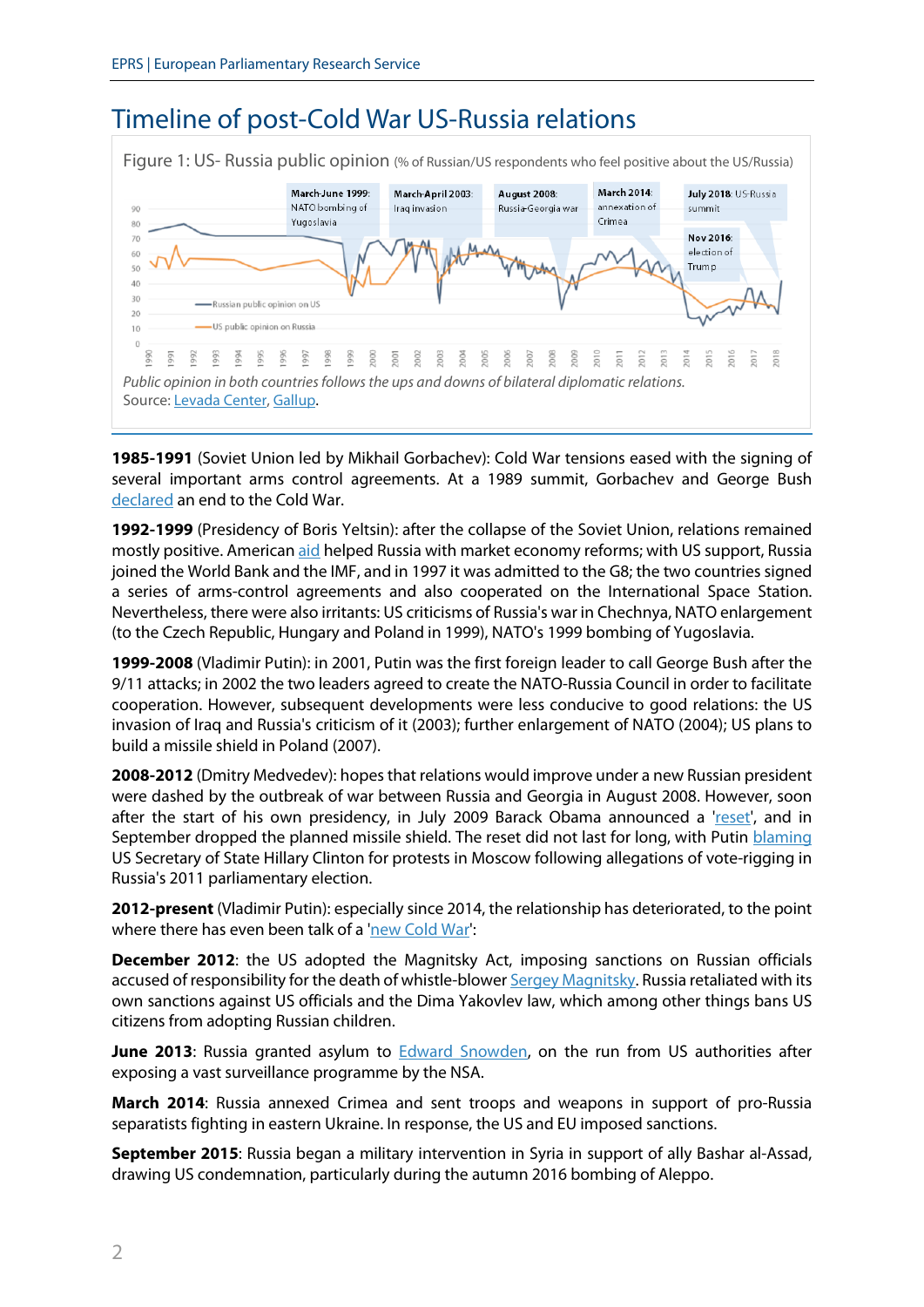**November 2016**: Donald Trump elected US president, raising hopes of improved relations.

**August 2017**: new US legislation marks the start of a new series of sanctions against Russia.

**December 2016/March 2018**: expulsion of [35 Russian diplomats](https://www.theguardian.com/us-news/2016/dec/29/barack-obama-sanctions-russia-election-hack) over Russian interference in the US presidential election, and of a **further 60** after the attempted poisoning of ex-Russian spy Sergey Skripal in the UK; tit-for-tat expulsions of US diplomats from Russia; closures of Russian [consulates](https://www.voanews.com/a/dueling-us-russia-consulate-closures-leave-ordinary-citizens-feeling-the-pain/4329312.html) in Seattle and San Francisco, and the US consulate in St. Petersburg.

**July 2018**: first bilatera[l summit](https://www.theguardian.com/us-news/live/2018/jul/16/trump-putin-summit-helsinki-russia-live) between Donald Trump and Vladimir Putin, in Helsinki.

### <span id="page-2-0"></span>US-Russia relations under President Donald Trump

#### Trump raises Russian hopes of a more constructive relationship

During the 2016 US presidential election campaign, Donald Trump wa[s ambiguousi](https://www.nytimes.com/2016/08/01/world/europe/ukraine-trump-crimea-politics.html)n his comments on Ukraine, raising the possibility that he might lift US sanctions against Russia and recognise its annexation of Crimea. Trump was complimentary about Putin[, describing](https://www.bbc.com/news/election-us-2016-37303057) him as far more of a leader

than then President Barack Obama. Putin returned the compliment, [praising](https://www.nbcnews.com/politics/2016-election/did-putin-really-call-trump-brilliant-experts-say-it-got-n644866) Trump as 'bright and talented'. All this raised hopes on the Russian side that as president, Trump might be willing to set aside differences over Ukraine and move towards a more transactional relationship, with possible cooperation on areas of shared interest, such as ending civil war in Syria. News of the election results met with enthusiastic [applause](https://www.bbc.com/news/election-us-2016-37928171) in Russia's State Duma (lower house of parliament), while Vladimir Putin welcomed the prospects of better relations.

#### Russia's role in the 2016 US election

There is strong evidence (see boxed text) that Russia sought to sway the election in Trump's favour. Messages from e-mail accounts belonging to leading Democrat politicians, hacked by operators with probable links to Russian security agencies, were leaked with a view to discrediting Hillary Clinton. Meanwhile, a shadowy St Petersburg organisation known as the ['Internet Research Agency',](http://www.europarl.europa.eu/RegData/etudes/ATAG/2018/614700/EPRS_ATA(2018)614700_EN.pdf) also probably linked to the Kremlin, conducted an extensive influence campaign on social media, including through provocative posts on divisive subjects such as migration and race relations, apparently in an attempt to polarise the electoral debate and favour Donald Trump as the candidate with the most outspoken views on such issues. At the

#### Investigation of Russian electoral meddling

Trump has repeatedl[y dismissed](https://www.huffingtonpost.co.za/entry/trump-dismisses-russia-probe-as-a-witch-hunt-but-mueller-keeps-finding-witches_us_5ace732ae4b0701783aaf993) investigations into Russian meddling in the 2016 US presidential election as a 'witch hunt'. However, that view is not widely shared in Washington. A January 201[7 report](https://www.nytimes.com/interactive/2017/01/06/us/politics/document-russia-hacking-report-intelligence-agencies.html) by US intelligence agencies expresses confidence that Vladimir Putin ordered an influence campaign to favour Donald Trump. Two Congressional committees reached similar conclusions. In February 2018, an investigation led by Special Counsel Robert Mueller filed [charges](https://www.justice.gov/file/1035477/download) against 13 Russian nationals and three companies including the 'Internet Research Agency' in connection with an online propaganda campaign, and again in [July 2018](https://www.politico.eu/article/mueller-probe-timeline-how-the-russian-hacks-unfolded/) against 12 Russian intelligence officers involved in hacking Democrat e-mail accounts. Furthermore, several members of the Trump campaign have been charged with conspiracy and making false statements about their contacts with Russia, although there are no formal claims that they knowingly colluded with the Russian state.

In a separate investigation by the US Justice Department, in July 2018 Maria Butina, who claims to represent a Russian pro-guns group, was charged with acting as a Russian agent. Butina is believed to have used her cover as lobbyist to make contacts in the Republican Party, one of th[e likely aims](https://www.washingtonpost.com/news/politics/wp/2018/07/16/timeline-the-odd-overlap-of-maria-butina-the-gun-rights-movement-and-the-2016-election/?utm_term=.62365d73a5c5) being to influence the 2016 presidential election.

same time, there were [extensive contacts](https://themoscowproject.org/explainers/trumps-russia-cover-up-by-the-numbers-70-contacts-with-russia-linked-operatives/) between Kremlin representatives, including then Russian ambassador Sergey Kislyak, and the Trump campaign team.

Shortly after the election, documents compiled by a former MI6 agent and published in January 2017 [alleged](https://www.newyorker.com/magazine/2018/03/12/christopher-steele-the-man-behind-the-trump-dossier) that the Kremlin used compromising material against Trump to force him into collaboration. However, the veracity of these documents has yet to be confirmed.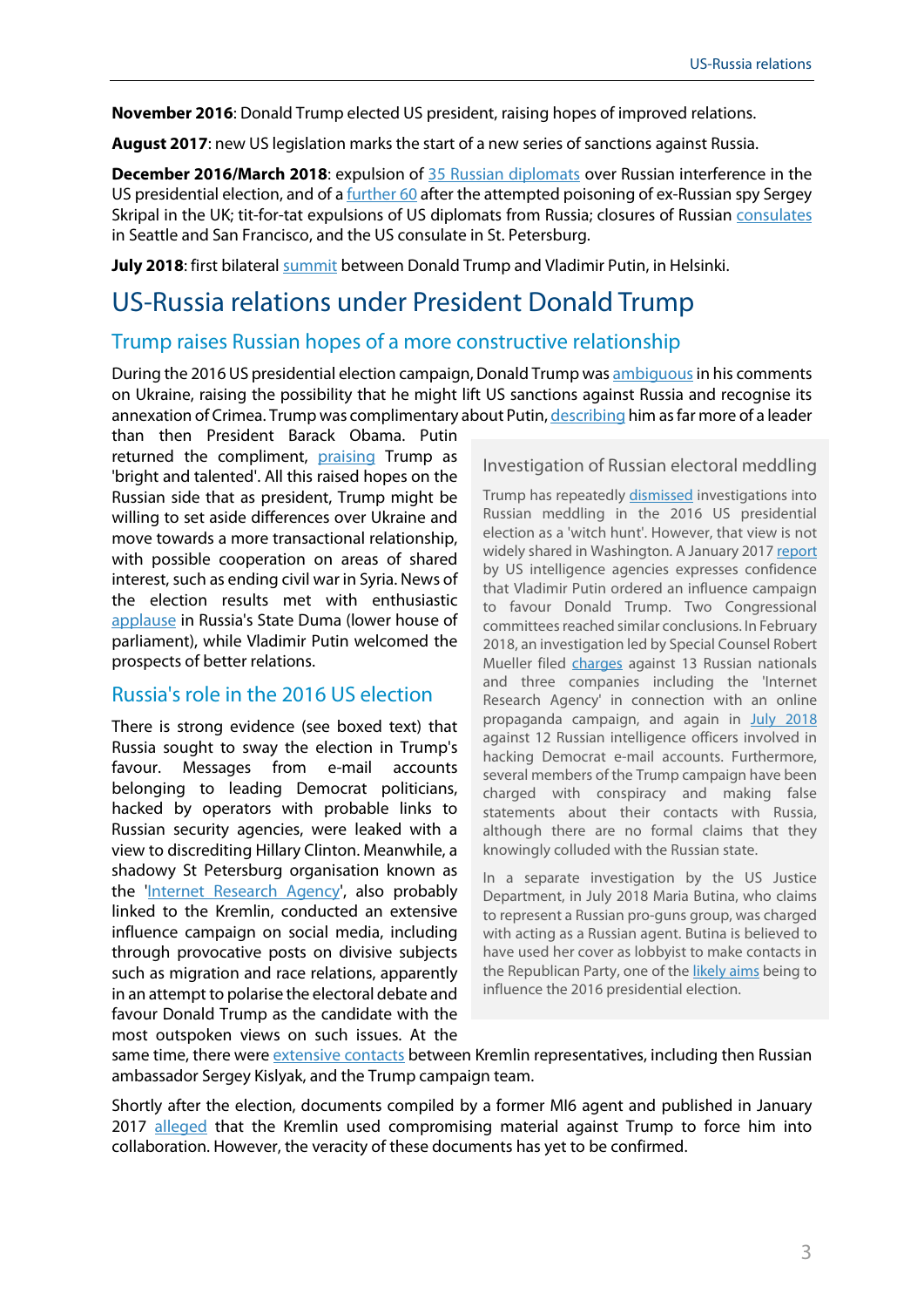There are suspicions that Russia is continuing to interfere in US political life. In August 2018, Microsoft [found](https://www.theguardian.com/us-news/2018/aug/21/russian-hackers-targeting-more-us-political-groups-microsoft-says) that Russian hackers had attempted to infiltrate two US conservative think-tanks, in a possible attempt to influence the November 2018 US mid-term congressional elections.

#### Trump's ambiguity towards Russia

Not least due to revelations of Russian electoral interference, initial hopes that tensions might ease under Donald Trump have been disappointed. However, while relations have not improved, they have certainly become more confused. Most of the ambiguity comes from the US president himself, who [claims](https://www.nbcchicago.com/news/politics/Trump-Sanction-Russia-Deserve-480188553.html) that nobody has been tougher on Russia than him. Yet, Trump's contacts with his Russian counterpart have been cordial, and the tone of his statements on Russia have been mostly conciliatory, with calls for a more [constructive](https://www.bbc.co.uk/news/world-us-canada-40549475) relationship and [dialogue](https://www.whitehouse.gov/briefings-statements/remarks-president-trump-president-putin-russian-federation-joint-press-conference/) on common challenges such as terrorism, international crime and environmental risks.

Trump's reluctance to criticise Russia was particularly striking at his July 2018 bilateral summit with Putin in Helsinki, the third face-to-face meeting between the two leaders (the previous meetings were on the sidelines of the G20 and APEC summits in July and November 2017). At the post-summit press conference, Trump chose to [believe](https://www.theatlantic.com/international/archive/2018/07/trump-putin/565238/) Putin's denials of electoral interference over the abovementioned conclusions of US intelligence agencies (however, he soon afterwards [backtracked](https://www.independent.co.uk/news/world/americas/us-politics/trump-election-2016-russia-meddling-putin-mueller-investigation-latest-a8451936.html) on that position). Further statements made that same week showed a similar contrast between Trump's complaisance towards Russia and verbal attacks on his own country and its allies: he blamed 'many years of US foolishness and stupidity' for poor relations with Moscow, described the EU as [a foe](http://time.com/5339167/trump-european-union-foe/) and NATO ally Montenegro as 'aggressive'. At the 12 July NATO summit, Trump [claimed](https://www.politico.eu/article/trump-threatens-to-pull-out-of-nato/) that Germany was 'totally controlled by Russia' and threatened to pull the US out of the alliance.

#### Despite Trump's ambiguity, no softening of US policy on Russia

There is a widening gap on Russia between Trump and the rest of the US political establishment. In Congress, Trump's performance at the Helsinki summit drew bipartisan criticism, for example, from the late John McCain, who [denounced](https://www.reuters.com/article/us-usa-russia-summit-mccain/senator-mccain-says-trump-summit-with-putin-tragic-mistake-idUSKBN1K62FN) it as 'a tragic mistake'. Trump's own administration is also taking an increasingly hard line. Contrasting with his president's prevarication on Crimea, Secretary of State Mike Pompeo has categoricall[y ruled](https://www.rferl.org/a/u-s-issues-crimea-declaration-reaffirming-rejection-of-russia-s-annexation/29390681.html) out recognising Moscow's annexation of the peninsula and [promised](https://www.foreign.senate.gov/imo/media/doc/072518_Pompeo_Testimony.pdf#page=3) 'tough actions against Russia'.

Claims that Trump's presidential bid benefited from Russian help make it politically difficult from him to openly oppose such actions, even if he has at times shown reluctance to approve them – for example, in [signing](https://www.whitehouse.gov/briefings-statements/statement-president-donald-j-trump-signing-countering-americas-adversaries-sanctions-act/) off new sanctions legislation or [implementing](https://www.reuters.com/article/us-usa-russia-sanctions/trump-administration-holds-off-on-new-russia-sanctions-despite-law-idUSKBN1FI2V7) its provisions. Overall, the hard line of the US political mainstream has prevailed over Trump's calls for improved relations; since 2016, Washington has piled on successive sanctions (see below), closed down Russian consulates, expelled Russian diplomats, and approved military action against Russia's Syrian allies in April 2017 and 2018. In April 2018, Trump complained that US-Russia relations were [worse](https://twitter.com/realdonaldtrump/status/984032798821568513) than ever before.

# <span id="page-3-0"></span>Fundamental US-Russia foreign policy differences

The ideological conflict between Western capitalism and Soviet communism ended with the Cold War. However, tensions have continued since then, due to [fundamental differences](https://www.politico.eu/article/vladimir-putin-russia-values-problem-for-united-states/) between the way in which Russia and the US see the world and their place in it. Those differences are highlighted in the two documents that set out each country's foreign policy principles: Russia's 2016 Foreign Policy Concept (FPC) and the 2017 US [National Security Strategy](https://www.whitehouse.gov/wp-content/uploads/2017/12/NSS-Final-12-18-2017-0905.pdf) (NSS). Compared to the preceding Obama-era [document](https://obamawhitehouse.archives.gov/sites/default/files/docs/2015_national_security_strategy_2.pdf) (2015), the 2017 NSS reflects the influence of Donald Trump's 'America First' policy: there is more emphasis on defending US interests, and less on America's role as a global leader and champion of liberal values. Despite this change, the declared priorities of US and Russian foreign policy remain diametrically opposed in many respects, some of which are described in the following sections.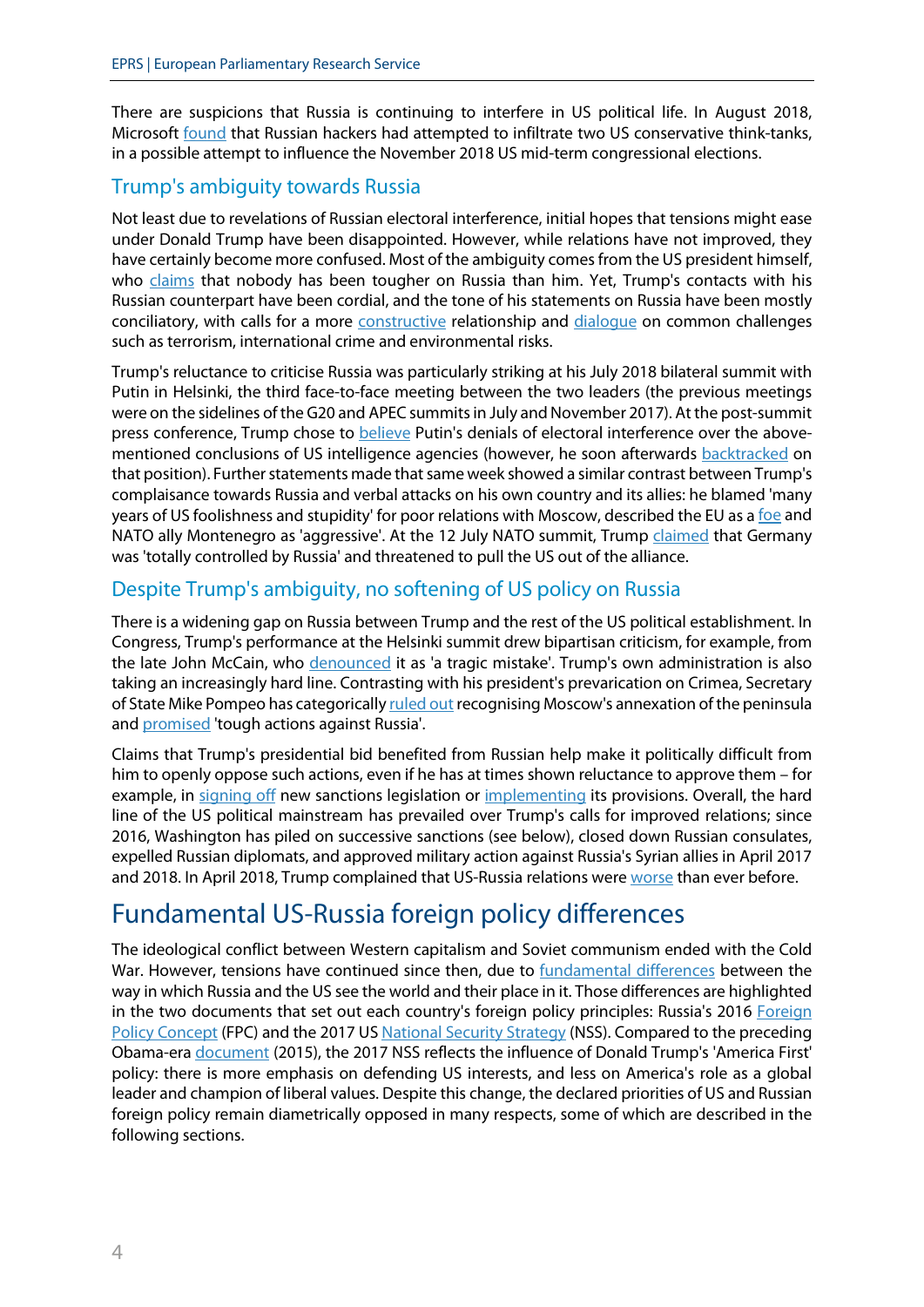## Democracy and human rights

#### Contrasting positions on human rights in the US and Russia

The US traditionally sees itself as a global champion of the liberal world order. In Obama's 2015 [National Security Strategy,](http://nssarchive.us/wp-content/uploads/2015/02/2015.pdf#page=4) an 'enduring commitment to the advancement of democracy and human rights' was described as the foundation of US foreign policy. The 2017 version prioritises 'championing American values' such as 'liberty, free enterprise, equal justice ..., [and] dignity'.

Russia's [Foreign Policy Concept](http://www.mid.ru/en/foreign_policy/official_documents/-/asset_publisher/CptICkB6BZ29/content/id/2542248) is much more equivocal on this point, qualifying its commitment to 'human rights and freedoms across the world' by insisting on 'due regard for each State's national context, culture, history and values'. The document also warns against 'attempts to use human rights theories to ... interfere in internal affairs ... with a view to ... overthrowing legitimate governments'.

#### The US and human rights in Russia

Differences on human rights and democracy are a recurrent irritant in Russia-US relations, particularly in relation to Russia's own internal affairs. The 2017 US State Department [report](https://www.state.gov/documents/organization/277455.pdf) on human rights in Russia is highly critical of Russia's 'authoritarian political system' and mentions electoral manipulation, arbitrary arrests, torture, extra-judicial killings and severe restrictions on freedom of expression as some of the main problems.

Until 2012[, US development aid](https://www.usaid.gov/news-information/fact-sheets/usaid-russia) provided financial support for Russian NGOs, such as human rights organisation Memorial, and for electoral monitors Golos. American NGOs, such as the National Endowment for Democracy and the International Republican Institute, were also active in Russia. However, Russia was suspicious at what it saw as US interference in its internal affairs, especially after protests broke out over alleged vote-rigging in the country's 2011 parliamentary election. For an embattled Putin, US Secretary of State Hillary Clinton's [criticisms](https://www.theguardian.com/world/2011/dec/08/vladimir-putin-hillary-clinton-russia) of the election and thenAmbassador Michael McFaul's [meetings](https://www.ft.com/content/ca50840e-4ef1-11e8-9471-a083af05aea7) with Russian opposition activists were tantamount to inciting rebellion. A crackdown on US human rights activities followed: in 2012, [expulsion](https://www.bbc.com/news/world-europe-19644897) of US development agency USAID and a ['Foreign Agent' law](https://www.hrw.org/russia-government-against-rights-groups-battle-chronicle) restricting Russian NGOs supported by foreign funding; and in 2015, a law on '*undesirable organisations*', under which several American and other international NGOs have been banned from Russia. In 2017, after Russia's RT and Sputnik were registered as foreign agents by the US government, Moscow retaliated with legislation extending 'foreign agent' restrictions to US [media,](https://www.bbc.com/news/world-europe-42234582) such as Voice of America, operating in Russia.

#### Promoting human rights or undermining stability in third countries?

Russia is highly critical of US support for ['colour revolutions',](https://www.csis.org/analysis/russia-and-%E2%80%9Ccolor-revolution%E2%80%9D) such as the Orange and Rose Revolutions (Georgia, 2003; Ukraine, 2004), or again, Ukraine's 2013-2014 Euromaidan uprising, in which pro-Western protestors toppled Russia-friendly governments. In 2015, Vladimir Putin [denounced](http://en.kremlin.ru/events/president/news/50385) the role of the US and its allies in 'exporting revolution' during the Arab Spring, which he argued had brought violence and poverty to the Middle East. Russia's opposition to interference in internal affairs in the name of human rights is reflected in its behaviour in the UN Security Council, where it has repeatedly used its influence to either block or tone down US-backed resolutions and statements on human rights abuses in countries such as **Syria**, [Myanmar](https://www.reuters.com/article/us-myanmar-rohingya-un/china-russia-block-u-n-council-concern-about-myanmar-violence-idUSKBN16O2J6) an[d Nicaragua.](https://www.france24.com/en/20180905-russia-un-accuses-us-destructive-meddling-nicaragua)

However, there is strong evidence that Russia does precisely what it accuses the US of whenever it feels its own interests are at risk – for example, in Ukraine (support for separatist rebellions), in the Western Balkans (where Russian intelligence officers are suspected of involvement in an attempted coup d'état i[n Montenegro\)](http://www.balkaninsight.com/en/article/witness-quotes-russian-connection-in-montenegro-coup-trial-10-26-2017) and of course, in the US itself, during the 2016 presidential election.

#### US defence of Russian human rights and democracy under Trump

As on most other issues to do with Russia, Trump's position on human rights differs from that of the US political mainstream. Given concerns about the state of Russian democracy, Obama was reluctant to [endorse](https://www.nytimes.com/2012/03/07/world/europe/ties-with-us-remain-strained-after-russian-election.html) Putin's electoral victory in 2012; similar concerns were reiterated after Putin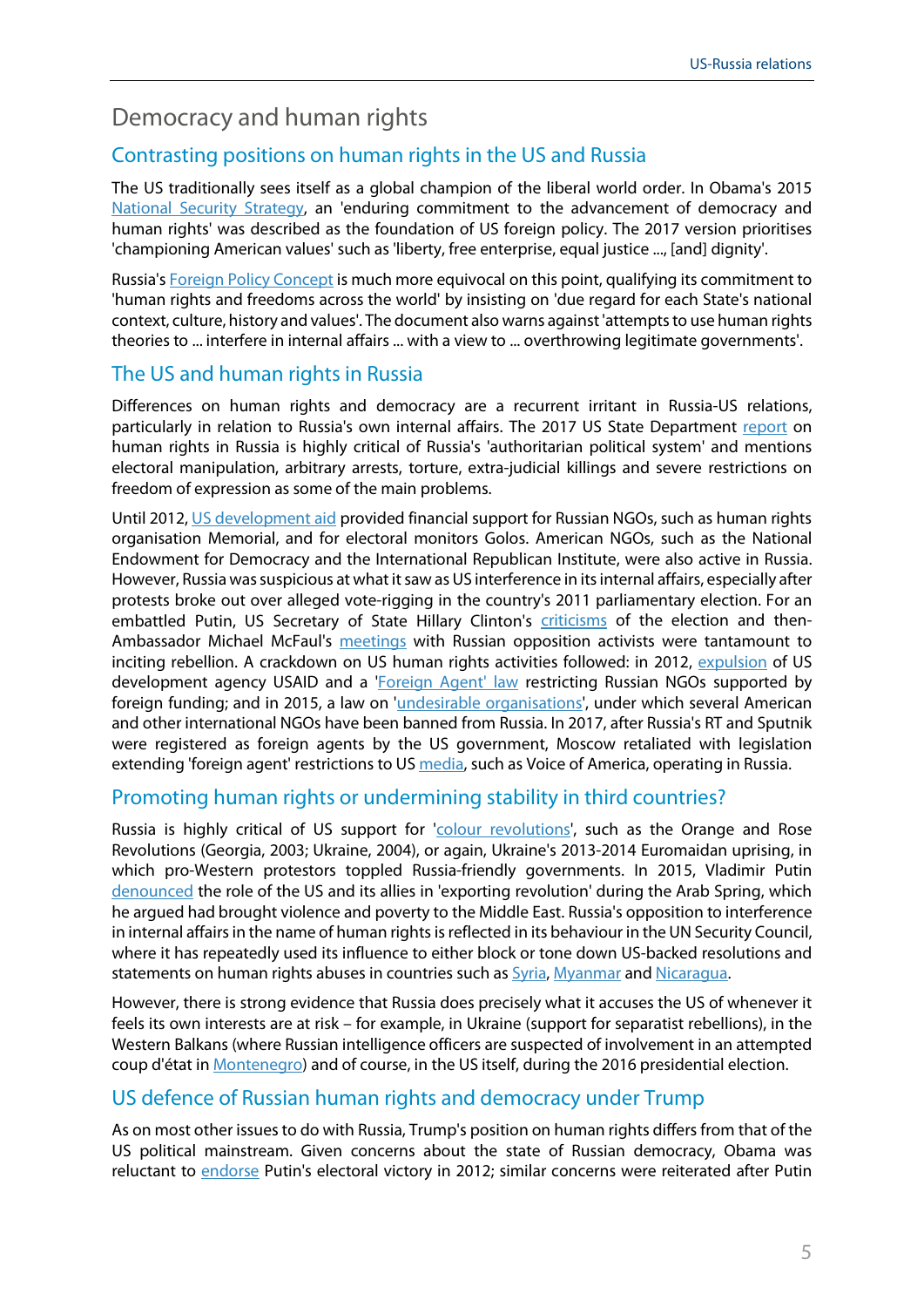was re-elected in March 2018. However, ignoring the advice of his own staff, Trump called Putin to [congratulate](https://www.theguardian.com/us-news/2018/mar/20/trump-congratulate-putin-election-victory) him on what Senator John McCain described as 'winning sham elections'. Meanwhile, in December 2016 the US Congress pushed for tougher action against Russian human rights abuses by supplementing the 2012 Magnitsky Act with a [Global Magnitsky Act.](https://www.hrw.org/news/2017/09/13/us-global-magnitsky-act) The new legislation covers general human rights abuses and corruption, in Russia and other countries; in December 2017, it was used to sanction **Artyom Chaika**, son of Russia's prosecutor-general.

#### Russia's role in the post-Soviet space

#### Russia versus the US in eastern Europe

In 2008, President Dmitry Medvedev [staked](http://news.bbc.co.uk/2/hi/europe/7591610.stm) Russia's claim to 'regions where it has its privileged interests'. The Foreign Policy Concept endorses this approach, emphasising the obligations of ex-Soviet countries belonging to the Commonwealth of Independent States 'to fully implement their obligations within integration structures that include Russia'. Such integration structures include the **Eurasian Economic Union and the [Collective Security Treaty Organization](https://worldview.stratfor.com/article/why-russias-military-alliance-not-next-nato) military alliance.** 

Russia resents Georgia and Ukraine's rapprochement with the West, [seeing](http://www.mid.ru/en/foreign_policy/official_documents/-/asset_publisher/CptICkB6BZ29/content/id/2542248) 'geopolitical expansion' of NATO and the EU as part of an effort to contain Russia, and an encroachment on its sphere of influence. In July 2018, Medvedev [warned](https://www.reuters.com/article/us-russia-nato-georgia/russian-pm-says-nato-admission-of-georgia-could-trigger-terrible-conflict-idUSKBN1KR1UQ) that admitting Georgia to NATO could spark a 'terrible conflict'. Although both countries' NATO accession processes are officially stil[l on track,](https://jamestown.org/program/nato-ukraine-georgia-summit-breaks-new-ground-despite-disruptions/) such threats are likely t[o deter](https://www.fpri.org/article/2016/07/georgias-nato-aspirations-rhetoric-reality/) the alliance from offering them full membership.

For its part, the US is highly [critical](https://www.whitehouse.gov/wp-content/uploads/2017/12/NSS-Final-12-18-2017-0905.pdf#page=57) of Russia's threatening behaviour towards neighbouring countries and its efforts to build a sphere of influence along its borders. In 2008, the US condemned Russian aggression in Georgia, but did not take stronger action. However, after Russia annexed Crimea from Ukraine in 2014 and provided military support for separatists in the east of the country, it imposed hard-hitting sanctions (see below).

#### Trump's ambiguous position on Ukraine

Ukraine is yet another issue that separates Donald Trump from the rest of the US establishment. Trump has shown ambivalence towards Ukraine-related sanctions against Russia, and, [reportedly,](http://uk.businessinsider.com/trump-wanted-to-lift-russia-sanctions-days-after-taking-office-2017-6?r=US&IR=T) looked into getting them lifted soon after the beginning of his term in office. In the run-up to his July 2018 summit with Putin, he [refused](https://www.rferl.org/a/trump-doesnt-rule-out-recognizing-russian-annexation-ukraine-crimean-peninsula/29328403.html) to rule out recognising Russia's annexation of Crimea; during the post-summit press conference, he conspicuously failed to challenge Putin's assertion that the Ukrainian crisis was an internal matter caused by Kyiv's failure to implement the [Minsk](http://www.europarl.europa.eu/RegData/etudes/BRIE/2016/573951/EPRS_BRI(2016)573951_EN.pdf)  [agreements.](http://www.europarl.europa.eu/RegData/etudes/BRIE/2016/573951/EPRS_BRI(2016)573951_EN.pdf)

US sanctions against Russia have mostly been adopted by executive order, meaning that they can be imposed and lifted by the president without the involvement of Congress. Due to concerns that Trump might lift sanctions against Russia, in 2017 Republicans and Democrats in Congress adopted the Countering America's Adversaries Through Sanctions Act [\(CAATSA\)](https://www.treasury.gov/resource-center/sanctions/Programs/Pages/caatsa.aspx), which stipulates that Ukraine-related sanctions against Russia can only be lifted with Congress approval. The Act also introduces additional sanctions (see below). Meanwhile, in December 2017 the Trump administration [announced](https://eu.usatoday.com/story/news/politics/2017/12/22/lethal-weapons-ukraine/978538001/) a plan to supply Ukraine with lethal weapons - an idea that had been considered under Barack Obama but was never implemented.

### A unipolar or a multipolar world?

#### The US: upholder of the international order or a hegemon?

American foreign policy emphasises the country's role as global leader. According to the 2015 [version](http://nssarchive.us/wp-content/uploads/2015/02/2015.pdf#page=4) of the US National Security Strategy, 'American leadership is essential to a rules-based international order'. Under Trump, whose 'America First' policy has created expectations of a more inward-looking foreign policy, that role has become [less explicit.](https://www.huffingtonpost.com/entry/a-retreat-from-us-global-leadership-that-will-cause_us_592436e5e4b0e8f558bb29da) Nevertheless, the 2017 National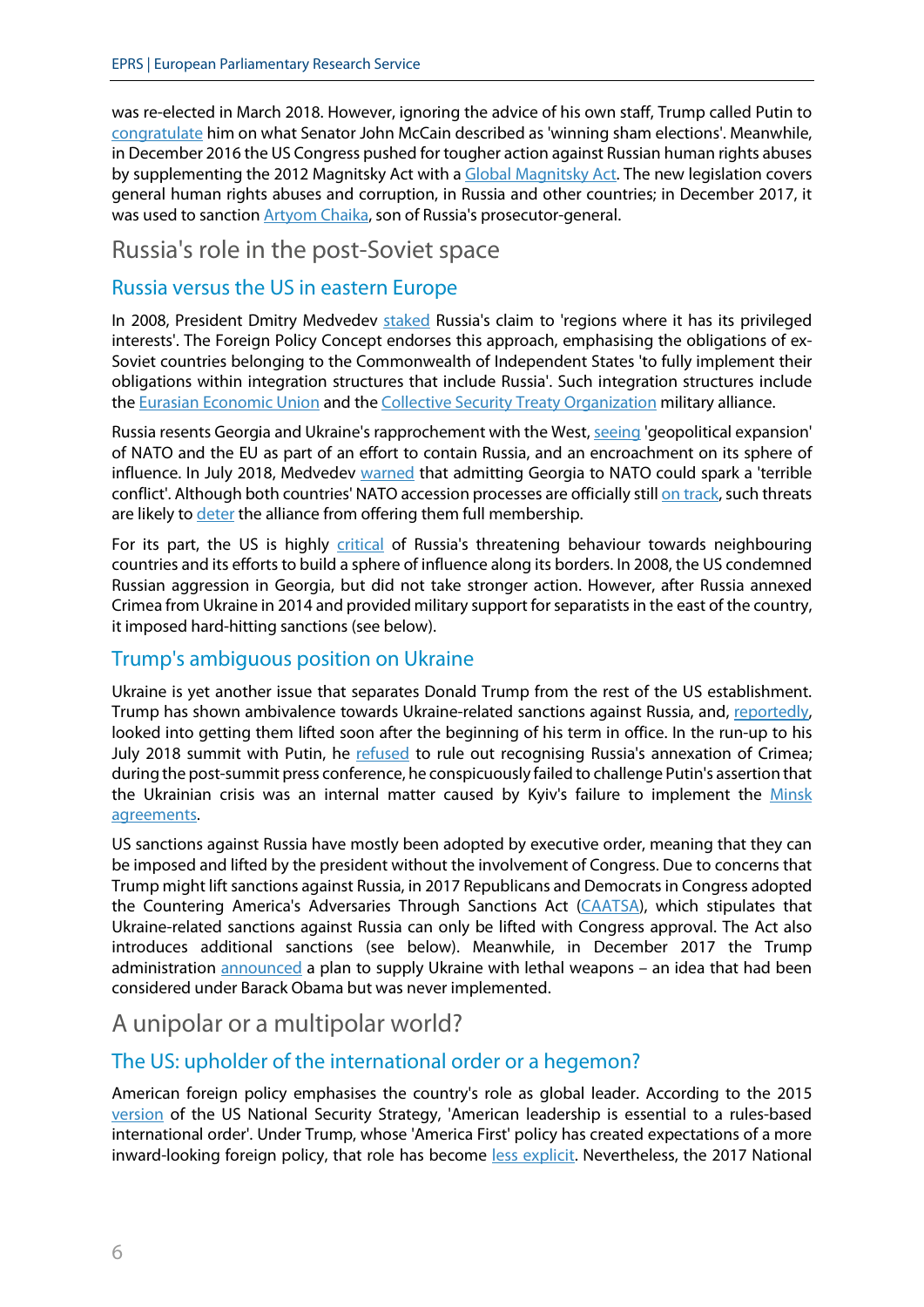Security Strategy still describes the US as 'the world's lone superpower' and includes 'preserving peace through strength' as one of its four pillars.

For its part, Russia has long been critical of what it sees as efforts by the US and its allies to impose Western leadership on the rest of the world, bypassing multilateral organisations such as the United Nations, which is described in Moscow's [Foreign Policy Concept](http://www.mid.ru/en/foreign_policy/official_documents/-/asset_publisher/CptICkB6BZ29/content/id/2542248) as 'the key organization in charge of regulating international relations'. Russia denounced US-led interventions in Iraq and Libya (although it abstained from the UN Security Council vote on the latter). Moscow's resentment of US dominance of international relations continues under Donald Trump, for example, with Russian Foreign Minister Sergey Lavrov [criticising](https://www.dw.com/en/russias-sergei-lavrov-slams-us-for-ignoring-multipolar-world/a-42150394) US plansto scrap the Iran nuclear deal in 2018. For Lavrov, US foreign policy ignores the reality of the 'multipolar world', a concept introduced to Russian foreign policy in 2008 by then President Dmitry Medvedev.

American foreign policy [documents](https://www.whitehouse.gov/wp-content/uploads/2017/12/NSS-Final-12-18-2017-0905.pdf) describe Russia above all as an aggressor that 'seeks to restore its great power status' in a world 'antithetical to US values and interests'. However, for [Moscow,](http://www.mid.ru/en/foreign_policy/official_documents/-/asset_publisher/CptICkB6BZ29/content/id/2542248) the aim of American policy is not to maintain the international order, but to preserve US dominance by containing Russia and other 'alternative centres of power'.

#### Russia is becoming increasingly assertive worldwide

In 2014, then-President Barack Obam[a dismissed](https://www.theguardian.com/world/2014/mar/25/barack-obama-russia-regional-power-ukraine-weakness) Russia as no more than a regional power, arguing that aggression in Ukraine was a sign of weakness rather than strength. However, since then, Russia has become considerably more assertive on the international stage, its influence spreading far beyond its ex-Soviet neighbourhood. Starting in 2015, Russian airstrikes in Syria demonstrated for the first time since the collapse of the Soviet Union the country's capacity to project military force beyond its neighbourhood. The US was deeply critical of Russia's intervention, both because of the human costs (for example, the thousands of civilian lives lost in the autumn 2016 bombing of Aleppo) and because it ensured the survival of Bashar al-Assad – who the US had [insisted](https://www.reuters.com/article/us-mideastcrisis-kerrytalks-idUSKCN0RJ0FX20150919) should step down. In April 2018, the U[S announced](https://www.nytimes.com/2018/04/16/us/politics/trump-rejects-sanctions-russia-syria.html) that it would impose sanctions on Russia for its alleged complicity in Syria's chemical weapons programme, but in the end none were decided on.

Russia's military successes in Syria have brought it several benefits; it has held on to its strategically important military bases in the country (the only ones outside the ex-Soviet Union), as well as its main ally in the region; its vision has prevailed over that of the US, now [sidelined](https://foreignpolicy.com/2018/08/07/trumps-post-isis-retreat-leaves-syria-vulnerable-to-russia-and-iran/?utm_source=PostUp&utm_medium=email&utm_campaign=Editors%20Picks%20%208/7/18%20-%20FP%20Guide&utm_keyword=Editor's%20Picks%20OC) from discussions on the future of Syria. Perhaps most crucially, Moscow has now established itself as a player of at least [equal importance](https://foreignpolicy.com/2018/03/16/the-middle-east-needs-a-steady-boyfriend/) to the US, in a region traditionally dominated by the latter. Russia is now a key partner not only for Syria and Iran, but also for several US allies, including Turkey (which has [decided](https://www.dw.com/en/turkey-needles-nato-by-buying-russian-weapons/a-40475465) to buy a Russian air defence system incompatible with those used by its NATO allies), Saudi Arabia (which has also [considered](https://www.bloomberg.com/news/articles/2018-03-02/saudis-want-to-make-their-own-weapons-russia-is-eager-to-help) buying Russian weapons, and needs Russian cooperation to keep global oil prices under control) and **Israel** (which counts on Russia to curb Iran's presence in Syria).

Meanwhile, Russia is stepping up political, economic and military cooperation with countries across the globe – everywhere from the Far East, where [free trade agreements](https://www.russia-briefing.com/news/advancing-russian-free-trade-asia-china-pacific.html/) are being negotiated with southeast Asian countries, to Africa, where Moscow is buildin[g nuclear power plants](https://www.bbc.com/news/world-africa-41818933) and providing [military aid,](https://www.euractiv.com/section/africa/news/central-africa-rebels-rearm-after-military-gets-russia-weapons/) to even the US's own [backyard](https://www.americasquarterly.org/content/russian-interests-venezuela-new-cold-war) in Latin America. Russia has long been Venezuela and Nicaragua's main weapons supplier, and it now also [controls](https://www.reuters.com/article/us-russia-venezuela-rosneft-pdvsa/venezuela-gives-russias-rosneft-gas-field-concessions-rosneft-idUSKBN1EB0JN) some of Venezuela's oil reserves in exchange for financially supporting the country's embattled government. Acknowledging Russia's growing assertiveness, the 2017 National Security Strategy describes Russia, alongside China, as the United States' main competitor, and a threat to American interests worldwide.

#### Fewer areas of US-Russia cooperation on international affairs

Despite their differences, the US and Russia have often engaged constructively on certain areas where their interests do not collide – for example, on negotiating the 2015 agreement to end Iran's nuclear programme, or as members of the **[Quartet](https://unsco.unmissions.org/mideast-quartet)** on the Israeli-Palestinian peace process. However, under Donald Trump's presidency, the number of such areas has diminished, as the US has pulled out of the Iran nuclear deal and shifted away from a two-state approach to Israel. Even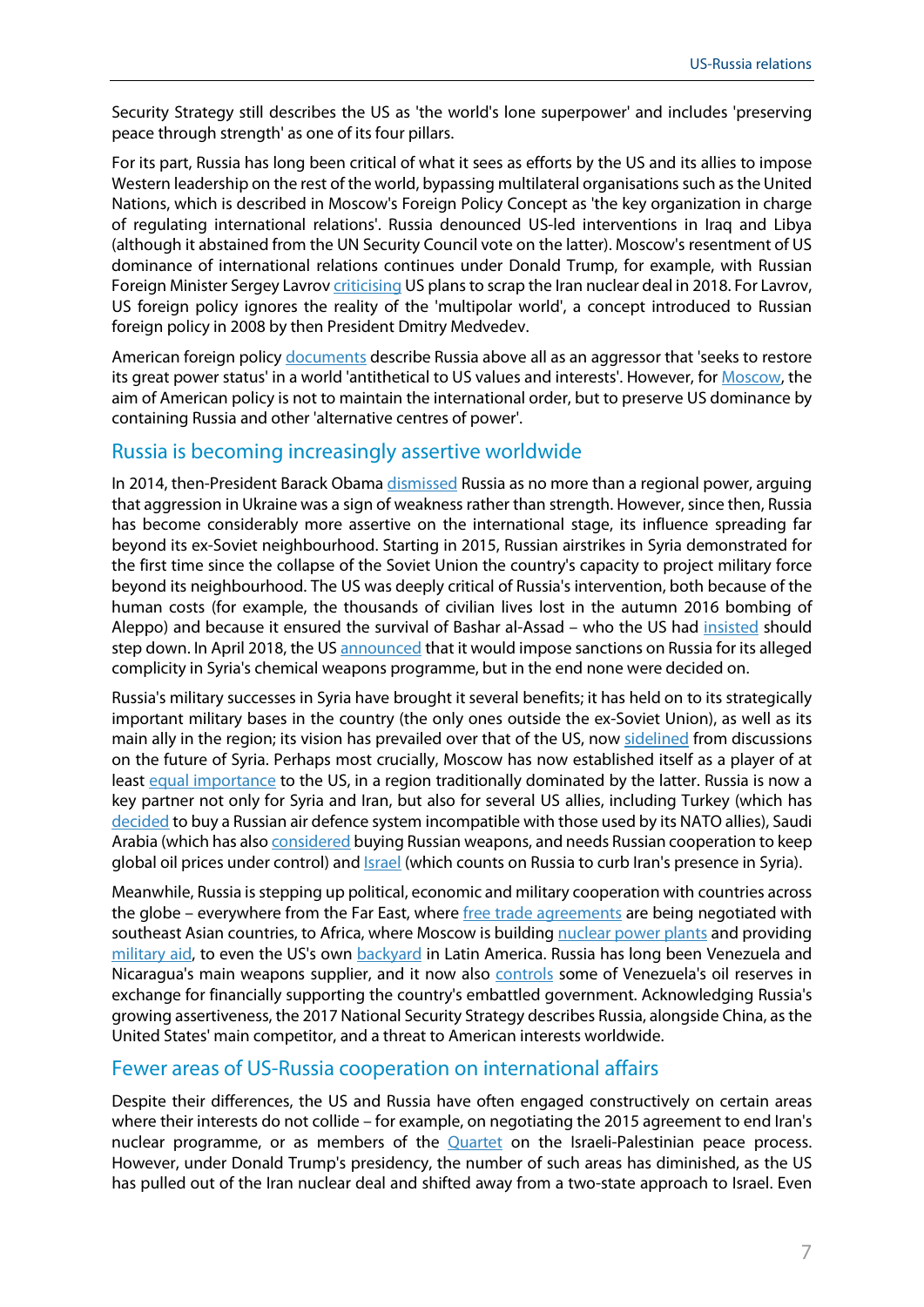on North Korea there are tensions, with the US [accusing](https://www.reuters.com/article/us-northkorea-russia/russia-allows-entry-of-thousands-of-north-korean-workers-wsj-idUSKBN1KO076) Russia in August 2018 of violating UN sanctions by hiring North Korean workers and **[facilitating](https://www.rferl.org/a/u-s-sanctions-russian-bank-north-korea-transactions/29410343.html) illegal transactions with Pyongyang.** 

### <span id="page-7-0"></span>US sanctions and Russian counter-sanctions

#### US sanctions against Russia

On top of ideological difference, US sanctions targeting around [500](https://sanctionssearch.ofac.treas.gov/) Russian individuals and organisations are a major impediment to better relations. Ukraine-related sanctions adopted in 2014 by the US and the EU ar[e estimated](http://www.europarl.europa.eu/RegData/etudes/BRIE/2018/614665/EPRS_BRI(2018)614665_EN.pdf#page=11) to cost Russia between 0.5 % and 1.5 % of its GDP per year, and additional sanctions, adopted by the US unilaterally since then, are likely to aggravate these effects. US sanctions programmes include the following:

- under the 2012 Magnitsky Act and the 2016 Global Magnitsky Act, sanctions target У. Russian nationals accused of human rights abuses or corruption;
- [sanctions](https://www.treasury.gov/resource-center/sanctions/Programs/Documents/cyber2_eo.pdf) adopted in December 2016 under Barack Obama target Russia's Federal Security Service (FSB) and other organisations and individuals involved in hacking activities during the 2016 US presidential election;
- ×. in August 2018, after determining that Russia had violated an international ban on the use of chemical and biological weapons by attempting to poison former spy Sergey Skripal, the US [restricted](https://www.theguardian.com/world/2018/aug/08/us-russia-sanctions-nerve-agent-attack-salisbury) exports to Russian state-controlled companies of goods with national security implications. Computers, integrated circuits, engines and equipment used by the Russian energy and aviation sectors are among the items affected. Loans and grants to Russia by US government-backed institutions are also banned. Further and probably more draconian [measures](https://dailybrief.oxan.com/Analysis/ES238065/Russia-worries-about-further-Skripal-sanctions) are likely to follow if Russia has not demonstrated by November 2018 that it is no longer using such weapons. Such measures could ban most bilateral trade and bar Russian state-owned airline Aeroflot from US airspace, though the impact will be diluted by numerous [exemptions.](https://dailybrief.oxan.com/Analysis/DB238343/US-sanctions-on-Russia-ratchet-up-with-limited-impact)

However, most US sanctions against Russia ar[e Ukraine-related:](https://www.state.gov/e/eb/tfs/spi/ukrainerussia/)

- (since March 2014): visa bans and asset freezes against persons and organisations У. responsible for violating Ukrainian territory and stealing the country's assets;
- (since December 2014): a ban on trade and investment with Crimea;
- (since July 2014): economic sanctions against Russia, including an arms embargo, a ban on loans with a duration of over 30 days to six Russian banks, and a ban on exports of technology and services used by five Russian energy companies to develop deep-water- , Arctic offshore-, shale oil- and gas reserves. The latter restriction has a major impact on the oil sector, given that until 2014, American companies provided [most of the](https://www.tandfonline.com/doi/full/10.1080/13567888.2015.1029240)  [technology](https://www.tandfonline.com/doi/full/10.1080/13567888.2015.1029240) needed by Russia to develop new oil reserves. Several Russian oil projects have been cancelled, potentially compromising the country's long-term capacity to maintain production levels in its critically important oil sector.

The above sanctions were coordinated with similar EU measures, although there are some significant differences: EU sanctions are renewable every year (or six months in the case of economic sanctions), whereas US sanctions are open-ended; EU sanctions target the Russian oil sector only, whereas US measures also apply to major gas producers such as Gazprom.

After three years of EU-US coordination, in August 2017 the US switched to a more unilateral approach under the [CAATSA.](https://www.treasury.gov/resource-center/sanctions/Programs/Pages/caatsa.aspx) CAATSA tightens existing sanctions, for example, by reducing the maximum duration of loans to Russian banks from 30 to 14 days, and restricting energy cooperation with Russian companies not only on Russian territory but also anywhere in the world. It also envisages additional new sanctions:

a ban on sales by sanctioned Russian arms manufacturers to third countries. In У. September 2018, the first sanctions under this measure were imposed on [China](https://www.msn.com/en-au/news/world/russia-warns-us-is-playing-with-fire-over-sanctions/ar-AAAqg71?li=BBnb7Kz) after it bought Russian weapons. However, to avoid complicating US relations with India,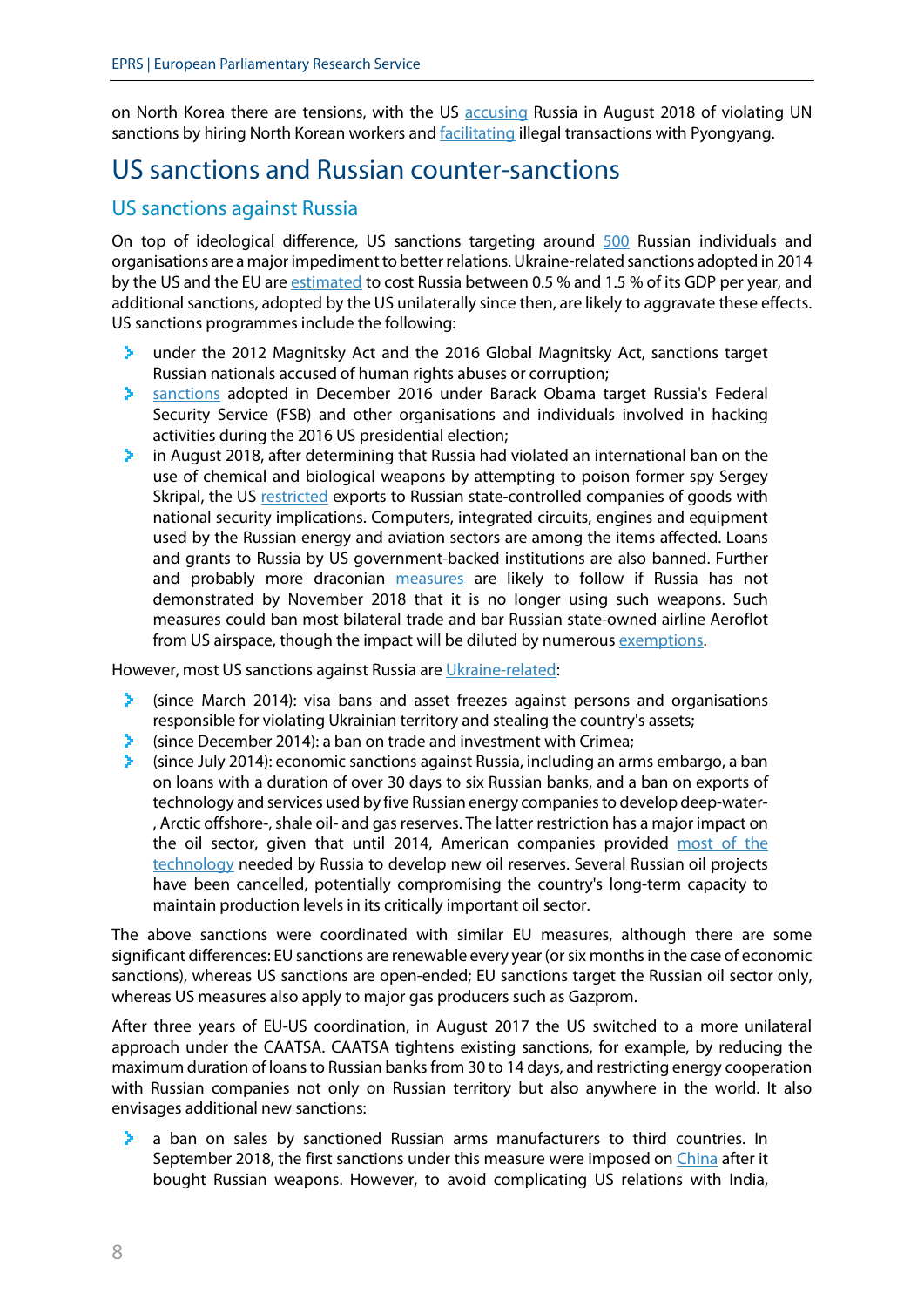another major Russian defence client, in July 2018 the US Congress agreed on [a waiver](http://uk.businessinsider.com/r-us-opens-way-for-india-to-escape-sanctions-over-russia-arms-imports-2018-7?r=US&IR=T) allowing Delhi to continue its purchases under certain conditions;

- У. in April 2018, a global [ban](https://www.reuters.com/article/us-usa-russia-sanctions-factbox/russian-businessmen-officials-on-new-u-s-sanctions-list-idUSKCN1HD22K) on financial dealings with Russian oligarchs and officials with close links to the Kremlin. This measure will potentially make it impossible for
- companies such as Rusal, Russia's largest aluminium producer, owned by sanctioned businessman Oleg Deripaska, to do business outside Russia. Deripaska has since sold off some of his shares in Rusal in an attempt to get the ba[n lifted.](https://dailybrief.oxan.com/Analysis/ES236538/US-Treasury-engages-with-some-sanctioned-Russian-firms)

CAATSA also includes a possible ban on participation in the development of new Russian energy-export pipelines, such as Gazprom's [Nord Stream 2](http://www.europarl.europa.eu/RegData/etudes/ATAG/2017/608629/EPRS_ATA%282017%29608629_EN.pdf) gas pipeline. The ban is at the discretion of the US president and has not yet been applied, possibly due to its potential to complicate US-EU relations, given the involvement of five European countries in the pipeline; however, in September 2018 US Energy Secretary Rick Perry [warned](https://www.rferl.org/a/us-warns-sanctions-possible-on-nord-stream-pipeline/29488617.html) that it was still an option.

A Senate bill [tabled](https://www.reuters.com/article/us-usa-russia-sanctions/senators-introduce-bill-with-new-russia-sanctions-idUSKBN1KN22Q) in July 2018 proposed even tougher sanctions, including a ban on purchasing Russian sovereign debt (a measure envisaged by CAATSA, but not followed through since then) and a freeze on the assets of Russian energy companies in the US. It is not clear yet whether the bill stands a good chance of being adopted. In August 2018, US Treasury officials [confirmed](https://af.reuters.com/article/commoditiesNews/idAFL2N1VC0LL) that unless Russia changed its behaviour, further sanctions were likely.

#### Russian response to US sanctions

Although Dmitry Medvedev has [warned](https://www.afp.com/en/news/205/further-us-sanctions-would-be-declaration-economic-war-medvedev-doc-1896211) that further US sanctions could lead to economic war, Russia's options for retaliation are quite limited. In response to Ukraine-related sanctions, in August 2014 Russia banned certain agri-food products from the US. However, Russia had never been a major agricultural market for the US: between 2014 and 2016, US agricultural exports to Russia fell by [US\\$650](https://agecon.unl.edu/cornhusker-economics/2017/russian-food-agricultural-import-ban) million, a mere 0.5 % of the country's total agricultural exports (for the EU, the equivalent figures were US\$3.5 billion, or 2.7 %).

In June 2018, Russia adopted further countersanctions **[legislation](https://www.bakermckenzie.com/en/insight/publications/2018/06/russia-introduces-new-counter-sanctions)** envisaging possible additional restrictions on trade with the US. However, given that restrictions on exports of minerals (e.g. titanium) or imports of American medicines could hurt Russian companies and consumers[, no specific steps](http://www.mondaq.com/russianfederation/x/724228/Export+controls+Trade+Investment+Sanctions/Response+To+US+Sanctions+Russia+May+Take+Moderate+Approach) have yet been taken.

Between March and May 2018, Russia [sold off](http://uk.businessinsider.com/russia-sells-us-treasuries-debt-2018-7?r=US&IR=T) US\$81 billion of US Treasury bonds, over four-fifths of its holdings, but as this represents just 0.4 % of total US government debt, the impact on the US is minimal; more likely, the transaction was intended to secure Russian assets from possibl[e confiscation.](https://www.bloomberg.com/news/articles/2018-07-20/putin-hedges-trump-bet-by-dumping-treasuries-to-safeguard-assets)

In August 2018, Russia [announced](https://www.reuters.com/article/us-usa-russia-sanctions-response/russia-says-all-options-on-table-for-response-to-u-s-sanctions-ifax-idUSKCN1L90NT) that it was considering extending the list of US politicians barred from entering Russia.

# <span id="page-8-0"></span>Security issues

#### Arms control agreements contain tensions, but their future is in doubt

Given Russia's much smaller economy and population, it has no chance of achieving military parity with the US; in 2017 its defence spending was just [one-tenth](https://www.sipri.org/databases/milex) the size of the Pentagon's budget. On the other hand, though Russia could hardly win a war with the US, let alone NATO, it would still be a formidable adversary. Crucially, nuclear weapons are the one area where the two sides still maintain parity, with a roughly equal number of deployed strategic warheads. Russia has niche capabilities in several key areas: in 2015, US intelligence agencie[s identified](https://www.bostonglobe.com/news/nation/2015/02/27/cyber-threats-expanding-new-intelligence-assessment-says/C6HbnYTXosMPoxD5obgQfP/story.html?hootPostID=0beef9e583d06e0a8b55104dd0f67924) it as the world's leading source of cyber-threats; in [electronic warfare,](https://foreignpolicy.com/2018/07/30/russian-jamming-poses-a-growing-threat-to-u-s-troops-in-syria/?utm_source=PostUp&utm_medium=email&utm_campaign=Editors%20Picks%207/30/2018%20-%20Notre%20Dame%20&utm_keyword=Editor's%20Picks%20OC) it has succeeded in jamming the communication systems of American troops deployed in Syria; and, if they live up to their promise, the [new](https://www.reuters.com/article/us-russia-usa-arms/days-after-helsinki-summit-russia-shows-off-putins-super-weapons-idUSKBN1K92HP)  [generation of weapons](https://www.reuters.com/article/us-russia-usa-arms/days-after-helsinki-summit-russia-shows-off-putins-super-weapons-idUSKBN1K92HP) unveiled by Vladimir Putin in March 2018 could be virtually unstoppable by US missile defences. In August of the same year, unusual behaviour by a Russian satellite raised [suspicions](https://www.popularmechanics.com/military/weapons/a22739471/is-russias-mysterious-new-satellite-a-space-weapon/) that it could be used as a space weapon to destroy other satellites.

With both sides having so much to lose from a potential conflict[, arms control](http://www.europarl.europa.eu/RegData/etudes/ATAG/2015/564353/EPRS_ATA%282015%29564353_EN.pdf) agreements are vital in containing threats arising from new weapons. However, due to mutual suspicions the future of such arrangements is looking precarious: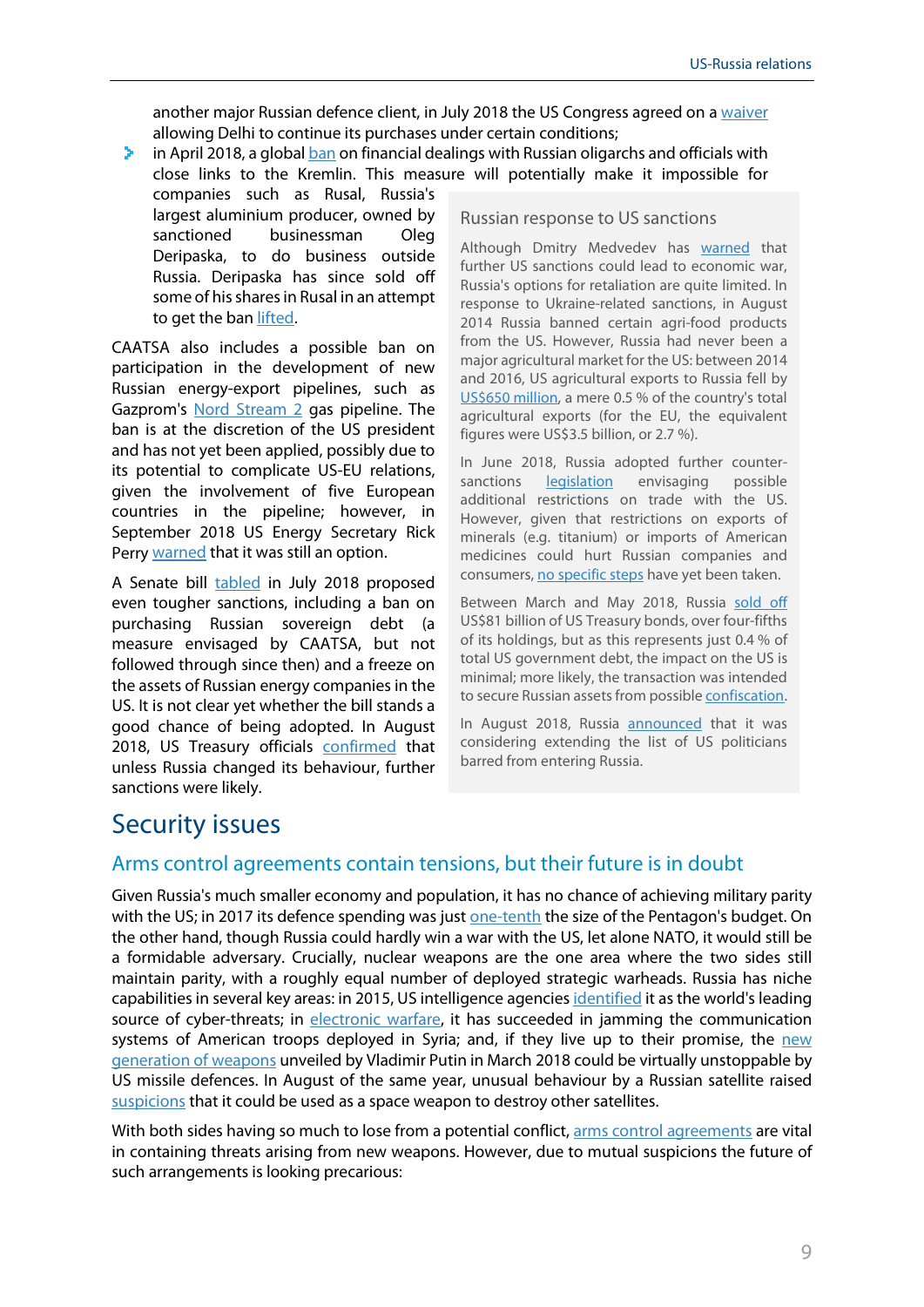- ×. the 2010 US-Russi[a New Strategic Arms Reduction Treaty](https://www.armscontrol.org/factsheets/NewSTART) (New START) requires the two countries to reduce their stockpiles of strategic nuclear warheads from 2200 under the preceding agreement, to 1550 each, a target that has now been met; it also allows the two countries to inspect each other's nuclear forces. The treaty is due to expire in 2021, with the possibility to extend it for another five years. At the July 2018 Helsinki summit, Vladimir Putin [proposed](https://www.reuters.com/article/us-usa-russia-summit-start/putin-says-he-told-trump-that-russia-prepared-to-extend-start-treaty-fox-news-idUSKBN1K62UU) to negotiate such an extension, but the response of Donald Trump (who [criticised](https://www.ucsusa.org/news/press_release/trump-reportedly-calls-new-start-agreement-bad-deal#.W2r_sL-zs7k) New START in 2017 as a 'bad deal') is not yet known.
- $\geq$  in Helsinki, Putin als[o reportedly](https://www.politico.eu/article/leaked-document-vladimir-putin-lobbied-donald-trump-on-arms-control-helsinki-summit/) proposed a ban on weapons in space. However, Donald Trump's enthusiasm for setting up a ['Space Force'](https://www.voanews.com/a/space-force-us-military/4508152.html) as a new branch of the US armed forces makes agreement on this unlikely.
- the 1987 US-Soviet Unio[n Intermediate-Range Nuclear](https://www.armscontrol.org/factsheets/INFtreaty) Forces Treaty (INF) eliminates all У. intermediate-range (500-5 500 km) ground-launched nuclear and conventional missiles. Since 2014, the US has repeatedly [claimed](https://www.state.gov/t/avc/rls/rpt/2017/270330.htm#INF%20TREATY) that Russia has developed a cruise missile that violates the treaty. For its part, Russia, which denies that accusation, argues that US missile defence systems in Europe are non-compliant. In December 2017, the U[S announced](https://www.state.gov/r/pa/prs/ps/2017/12/276363.htm) that it would continue to press for Russian compliance, at the same time as carrying out research into new missiles as a contingency option. Failure to resolve differences over the INF could result in it meeting the same fate asthe 197[2 Anti-Ballistic](https://www.armscontrol.org/factsheets/abmtreaty)  [Missile Treaty,](https://www.armscontrol.org/factsheets/abmtreaty) which the US unilaterally withdrew from in 2002.

Two OSCE agreements also help to build military trust between the two sides: the 1990 Vienna [Document,](https://www.osce.org/fsc/74528) under which the US, Russia and other OSCE member states share military information and allow mutual inspections; and the 199[2 Open Skies Treaty,](https://www.osce.org/library/14127) allowing observation flights over one another's territories. Here too, Russia and the US accuse one another of non-compliance. For example, in 2017 NAT[O claimed](https://www.reuters.com/article/us-nato-russia/nato-says-russia-misled-west-over-scale-of-zapad-war-games-idUSKBN1CV2K4) that Russia had failed to give advance warning of its Zapad exercise, a requirement for large-scale military drills under the Vienna Document.

#### Military cooperation has come to a halt

Since 2014, US [law](https://www.congress.gov/113/plaws/publ291/PLAW-113publ291.pdf#page=272) prohibits nearly all bilateral military cooperation with Russia. There are no joint drills, and Russian soldiers do not take part in US-provided military [training.](https://www.state.gov/documents/organization/265162.pdf) Only [occasional](https://www.independent.co.uk/news/world/europe/russia-us-finland-meeting-military-chiefs-issues-joseph-dunford-valery-gerasimov-a8387516.html) highlevel meetings are held between US and Russian commanders. Arms trade was already non-existent even before being barred by sanctions in 2014. Limited pre-2014 cooperation with NATO (for example, o[n helicopter maintenance training](https://www.nato.int/nrc-website/en/articles/2012-07-20-nrc-hmtf-narp-training/index.html) for the Afghan armed forces) has also ended.

In Syria, the US and Russia set up a [hotline](https://abcnews.go.com/Politics/us-russian-hotline-syria-strike-looms/story?id=54418142) in 2016 to avoid unintended clashes between their armed forces in the country. The hotline remains active; however, [proposals](https://www.reuters.com/article/us-mideast-crisis-russia-usa/russia-says-close-to-joint-military-action-with-u-s-in-aleppo-agencies-idUSKCN10Q176) for joint military operations came to nothing, after it became clear that Russian airstrikes were mostly targeted at anti-Assad rebels, some of them backed by the US, rather than ISIL/Da'esh terrorists. Indeed, Russian and US fighters have found themselves on opposite sides in the conflict. In March 2018, Russian mercenaries working for a Kremlin-linked company were [killed](https://www.independent.co.uk/news/world/middle-east/us-army-kill-russians-syria-civil-war-mercenaries-deir-ezzor-isis-a8268691.html) in an American airstrike. In 2017 and again in 2018, US missiles [targeted](https://www.nytimes.com/2018/04/13/world/middleeast/trump-strikes-syria-attack.html) Syrian government forces allied to Russia in retaliation for the Assad regime's alleged use of chemical weapons, investigation into which has been [blocked](https://www.news.com.au/world/middle-east/russia-blocks-investigation-of-syria-chemical-attack-site-reports-claim/news-story/c1fc0a8ab90abeee82f867fa8bd0b705) by Russia.

#### Cybersecurity, crime, counter-terrorism and space

Both Trump and Putin have proposed closer US-Russia cooperation on security issues, but in practice nothing has come of those proposals. Unsurprisingly, given the role played by Russian hackers in US elections, a cybersecurity joint task force [discussed](https://www.reuters.com/article/us-g-20-germany-putin-trump-cyber/russia-confirms-putin-trump-talk-on-joint-cyber-unit-idUSKBN19V0XU) by Putin and Trump in July 2017 met with derision in Washington; a Russian [proposal](https://www.cnbc.com/2018/07/19/trump-rejects-putins-incredible-offer-to-help-russia-interrogate-americans.html) at Helsinki to allow mutual access to suspects by investigators from each country, initially welcomed by Trump as an 'incredible offer', was quickly dropped. In December 2017, Vladimir Putin thanked the CIA for helping to [foil](https://www.bbc.com/news/world-europe-42386258) a terrorist attack in St Petersburg, but there is no evidence of broader counter-terrorism cooperation. On the other hand, cooperation on space projects continues. For example, in September 2018 Russian company Energomash NPO signed a **contract** to continue supplying the US with rocket engines.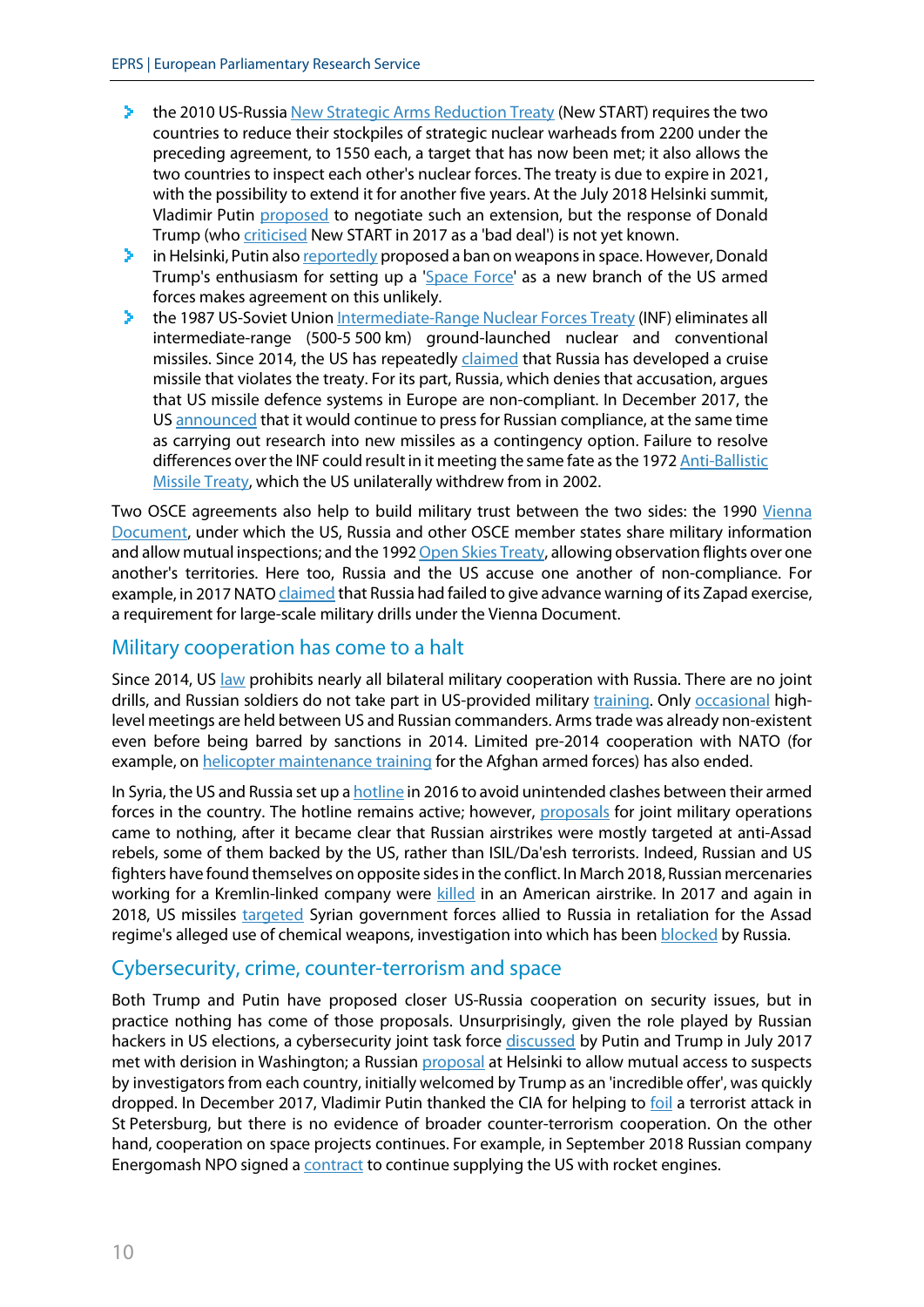# <span id="page-10-0"></span>Economic ties

US-Russia relations are dominated by political and security issues. Economic ties play a much less important role, and both countries have far more trade and investment with the EU and China than with each other. With its much smaller and relatively backward economy, Russia has little commercial leverage over the US.

Figure 2: US-Russia trade



In goods, the US has a large negative trade balance<sup>[1](#page-11-0)</sup> with Russia, although this is partly offset by a small positive balance in services trade.

Sanctions adopted in 2014 did not target the main categories of goods traded between Russia and the US, and therefore had little impact on trade volumes. The main reasons why US exports fell sharply during that year were Russia's economic downturn and the accompanying devaluation of the rouble, as a result of which Russia was no longer able to afford American products. In the opposite direction, oil is Russia's main export to the US; since 2013, the value of Russian oil exports to the US has declined, due both to lower oil prices and decreased volumes. In 2016, Russia's economy started to grow again and oil prices recovered, helping trade in both directions to pick up slightly, although not to pre-2014 levels. Prospects are not good: new US sanctions adopted in August 2018 restrict further categories of American exports, and even tougher restrictions are expected in November. On top of this, the US and Russia have both raised [tariffs](https://www.reuters.com/article/us-usa-trade-russia/u-s-goes-to-wto-to-challenge-russian-response-to-trumps-steel-tariffs-idUSKCN1LE1OK) on each other's imports.

Although the volume of trade between the US and Russia is small, many of the goods and services sold by the US to Russia are strategically important and cannot easily be sourced elsewhere – for example, cutting-edge deep-water, and Arctic oilfield services, engines and electronics, all now restricted by sanctions. By contrast, Russian exports are much less strategically important to the US, being mostly commodities for which American purchasers can easily find alternative suppliers.